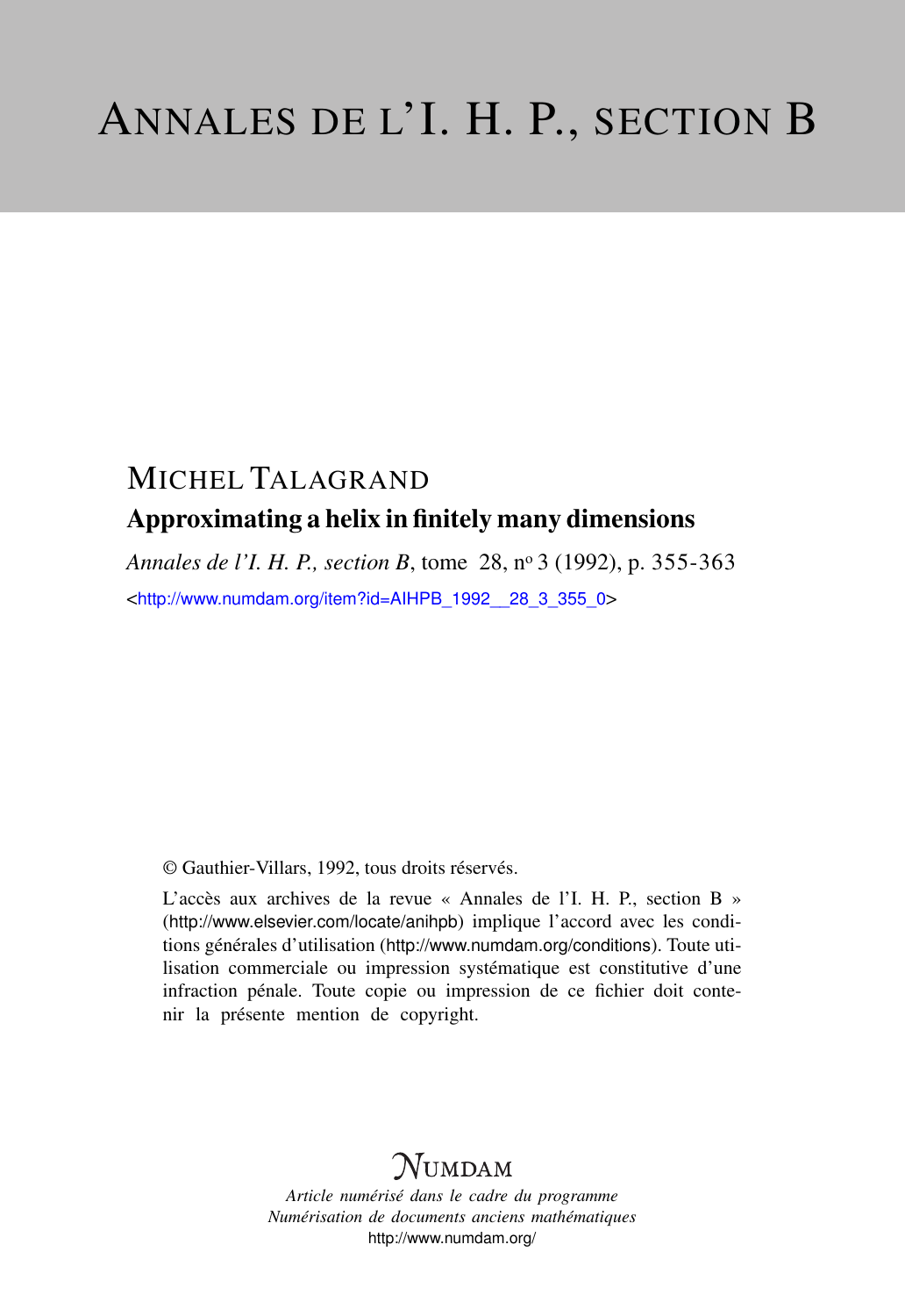### Approximating a helix in finitely many dimensions

by

#### Michel TALAGRAND

Équipe d'Analyse, Tour 46, U.A. au C.N.R.S. n° 754, Universite Paris-VI, 75230 Paris Cedex 05, France  $\sim$ 

ABSTRACT. - Consider  $\alpha \in ]0, 1[$ . We prove that there exists a constant K ( $\alpha$ ), depending on  $\alpha$  only, such that for  $p \ge 1$ , there exists a map F from R to  $\mathbb{R}^p$  such that for s,  $t \in \mathbb{R}$ , we have

 $|| \mathbf{F}(s) - \mathbf{F}(t) ||/| s - t |^{\alpha} - 1 | \leq \mathbf{K}(\alpha)/p^{\alpha}$ .

RÉSUMÉ. - Pour  $\alpha \in ]0,1[$ , il existe une constante K  $(\alpha)$ , dependant de  $\alpha$ seulement, telle que pour  $p \ge 1$ , il existe une application F de R dans  $\mathbb{R}^p$ telle que, pour tous réels  $s, t$  on ait

 $|| \mathbf{F}(s) - \mathbf{F}(t) || || s - t | - 1 | \leq \mathbf{K}(\alpha)/p^{\alpha}$ .

A.M.S. 1980 classification numbers primary 461320, 60617.

Annales de l'Institut Henri Poincaré - Probabilités et Statistiques - 0246-0203 Vol. 28/92/03/355/09/\$ 2,90/© Gauthier-Villars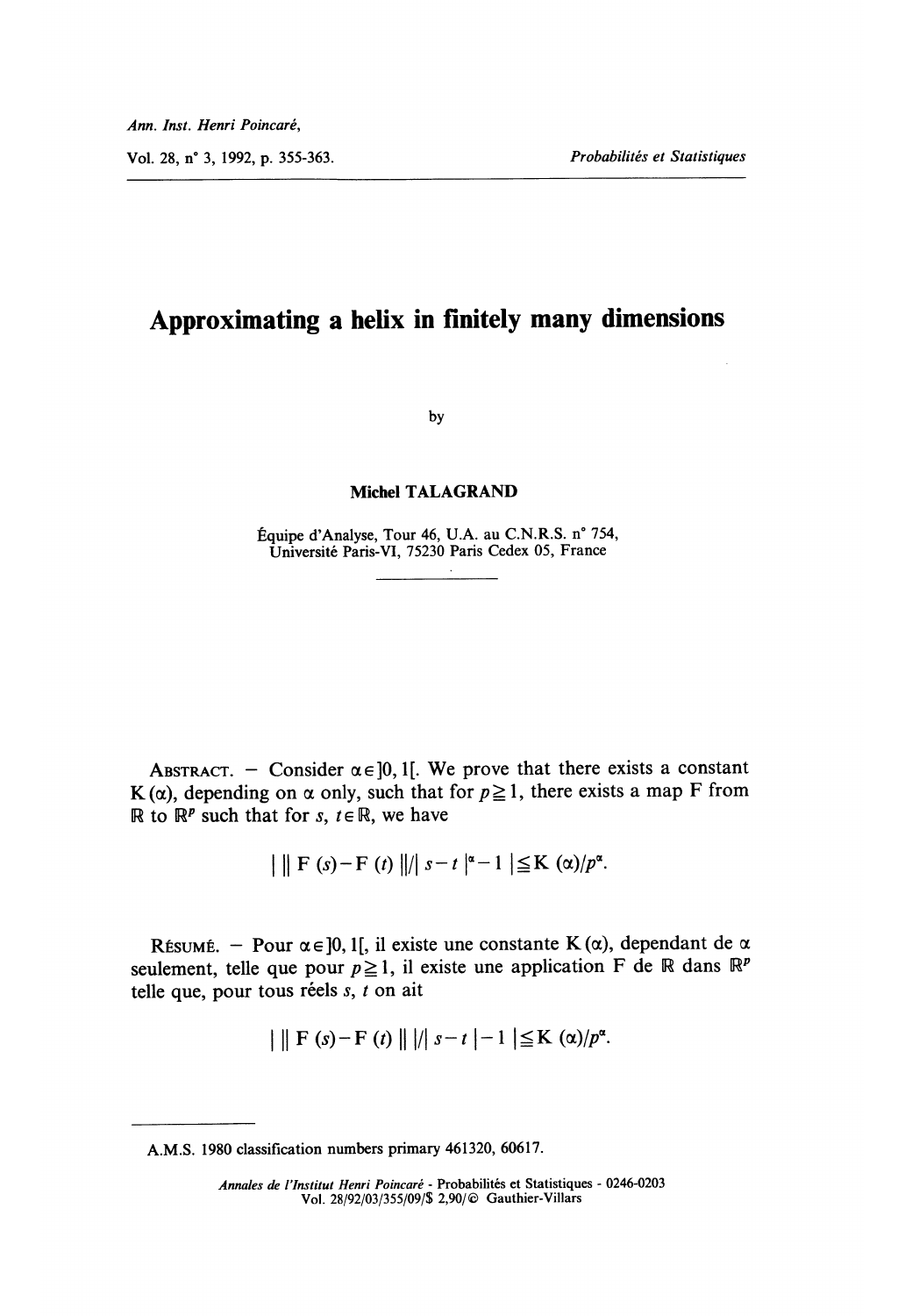#### 356 M. TALAGRAND

#### 1. INTRODUCTION

A helix is a map  $h$  from  $\mathbb R$  to a Hilbert space H such that  $||h(s)-h(t)|| = ||h(s-t)||$  for s,  $t \in \mathbb{R}$ . Within isometries, a helix is determined by the function

(1) 
$$
\psi(t) = ||h(t)||^2.
$$

It is a theorem of I. J. Shoenberg that the functions  $\psi(t)$  given by (1) are exactly the functions of negative type. In this note, we are interested in the case  $||h(t)|| = |t|^{\alpha}$ , for a certain  $\alpha \in ]0,1[$ . The case  $\alpha = 1/2$  corresponds to Wilson's helix, that is realized by Brownian motion.

P. Assouad and L. A. Shepp raised the question whether the helix corresponding to  $||h(t)|| = |t|^{1/2}$  (Wilson's helix) can be approximated in the p-dimensional euclidean space. This was settled by J. P. Kahane [2] who obtained the following result. (Throughout the paper,  $\| \cdot \|$  denotes the euclidean norm.)

THEOREM 1 (J. P. Kahane).  $-$  There exists a universal constant K such that for  $p \ge 1$ , there exists a map F from R to R<sup>*P*</sup> such that

$$
\forall s, t \in \mathbb{R}, \quad 1 - \frac{K}{p} \le \frac{\|F(s) - F(t)\|}{|s - t|^{1/2}} \le 1 + \frac{K}{p}.
$$

On the other hand, P. Assouad [1] proved that for all  $\alpha \in [0,1]$ ,  $p \geq p_0$ , there exists a map F from  $\mathbb R$  to  $\mathbb R^p$  such that

(2) 
$$
\forall s, t \in \mathbb{R}, \quad \frac{1}{K} \leq \frac{\|F(s) - F(t)\|}{|s - t|^{\alpha}} \leq K
$$

where K depends on  $\alpha$  only. The estimate of (2) does not improve when  $p \rightarrow \infty$ . The purpose of the present note is to improve upon (2).

THEOREM 2. - Given  $\alpha \in ]0,1[$ , there exists a constant K( $\alpha$ ), depending on  $\alpha$  only, such that for  $p \ge 1$ , there exists a map F from R to R<sup>p</sup> that satisfies

(3) 
$$
\forall s, t \in \mathbb{R}, \quad 1 - \frac{K(\alpha)}{p^{\alpha}} \leq \frac{\|F(s) - F(t)\|}{|s - t|^{\alpha}} \leq 1 + \frac{K(\alpha)}{p^{\alpha}}.
$$

In the case  $\alpha = 1/2$ , this gives an error in  $K/\sqrt{p}$ , and unfortunately does *not* recover the error  $K/p$  of Kahane's Theorem 1. It is not difficult to see that this error  $K/p$  is of optimal order in Kahane's theorem; but when  $\alpha \neq 1/2$ , we do not have a nontrivial lower bound for the error in (3).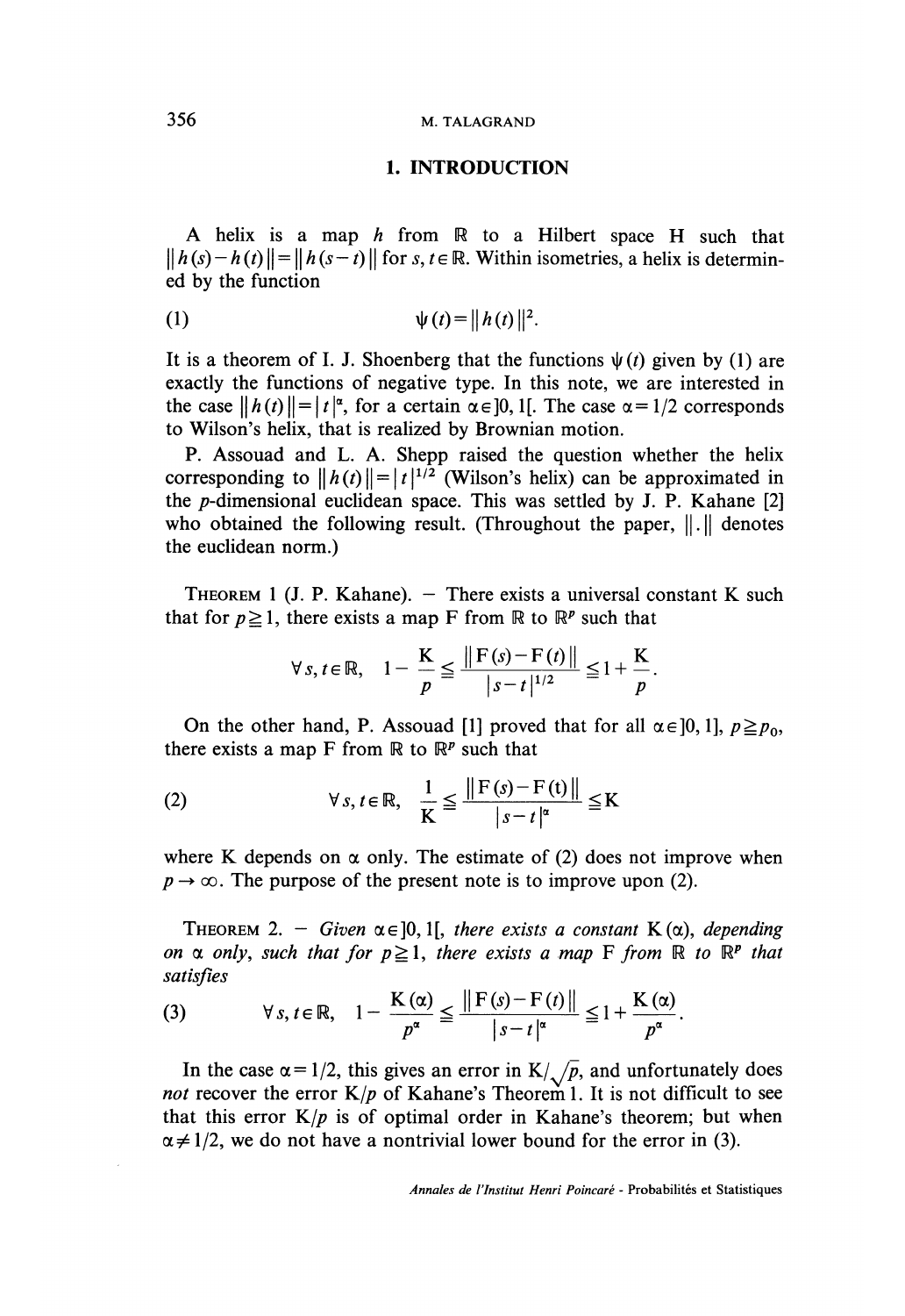#### 2. THE APPROACH

We fix  $\alpha \in ]0, 1[$ , and  $p \ge 1$ . For convenience, we assume that p is a multiple of 4 (so that  $p \ge 4$ ). We set, for  $n \ge 0$ ,

$$
\mathbf{D}_n = \left\{ \frac{i}{p \, 2^n}; \ 0 \leq i \leq p \, 2^n \right\}
$$

For  $0 \leq q \leq 2^{n+1} - 2$ , we set

$$
I_{n, q} = \left[ \frac{q}{2^{n+1}}, \frac{q+2}{2^{n+1}} \right].
$$

Thus  $I_{n,q} \subset [0,1] = I_{0,0}$ . For  $n \ge 1$ ,  $0 \le q \le 2^{n+1}-2$ , we find  $l(q) (=l_n(q))$ such that  $I_{n,q} \subset I_{n-1,l(q)}$ . When  $0 < q < 2^{n+1}-2$ , and when q is even, there are two possible choices. We make an arbitrary choice; the construction will actually not depend on that choice.

Consider a map  $t \to x(t)$  from R to a Hilbert space H that satisfies  $||x(t)-x(s)||=|t-s|^{\alpha}$ . We first construct affine maps  $\theta_{n,q}$  from H to  $\mathbb{R}^p$ that satisfy  $\overline{\phantom{a}}$  ,  $\overline{\phantom{a}}$  ,  $\overline{\phantom{a}}$  ,  $\overline{\phantom{a}}$  ,  $\overline{\phantom{a}}$  ,  $\overline{\phantom{a}}$  ,  $\overline{\phantom{a}}$  ,  $\overline{\phantom{a}}$  ,  $\overline{\phantom{a}}$  ,  $\overline{\phantom{a}}$  ,  $\overline{\phantom{a}}$  ,  $\overline{\phantom{a}}$  ,  $\overline{\phantom{a}}$  ,  $\overline{\phantom{a}}$  ,  $\overline{\phantom{a}}$  ,

$$
(4) \qquad \forall s, t \in D_n \cap I_{n,q}, \quad \left\| \theta_{n,q}(x(t)) - \theta_{n,q}(x(s)) \right\| = |t-s|^{\alpha}
$$

(5) 
$$
\forall t \in D_{n-1} \cap I_{n,q}, \quad \theta_{n,q}(x(t)) = \theta_{n-1, l(q)}(x(t)).
$$

We proceed to this easy construction, by induction over  $n$ . A basic observation is that  $D_n \cap I_{n,q}$  has  $p+1$  points. The affine span of these points is isometric to  $\mathbb{R}^p$ ; thus for each n, q, one can find an affine map  $\xi_{n,q}$  from H to  $\mathbb{R}^p$  that satisfies

$$
\forall s, t \in D_n \cap I_{n, q}, \quad \left\| \xi_{n, q}(x(t)) - \xi_{n, q}(x(s)) \right\| = |t - s|^{\alpha}.
$$

We take  $\theta_{0,0} = \xi_{0,0}$ . If all the maps  $\theta_{n,q}$  have been constructed, for a certain *n* and for all  $q \leq 2^{n+1}-2$ , we take  $\theta_{n+1,q} = U \circ \xi_{n+1,q}$ , where U is an isometry of  $\mathbb{R}^p$  such that  $U(\xi_{n+1,q}(x(t)))=\theta_{n,1(q)}(x(t))$  for  $t \in D_{n-1} \cap I_{n,q}$ . By isometry we mean that  $||U(x)-U(y)|| = ||x-y||$  for  $x, y \in \mathbb{R}^p$ . The existence of U follows from the following elementary fact, that will be used repeatedly: if S is a map from a subset A of  $\mathbb{R}^p$  to  $\mathbb{R}^p$  such that  $||S(x)-S(y)||=||x-y||$  for x,  $y \in A$ , then we can find an isometry U of  $\mathbb{R}^p$  such that  $U(x) = S(x)$  for  $x \in A$ .

For the simplicity of notation, we will write  $x_{n, q, t} = \theta_{n, q}(x(t))$ . The idea of the preceding construction is that the points  $x_{n,q,t}$ ,  $t \in D_n \cap I_{n,q}$  have the correct position with respect to each other. Also, a certain degree of consistency is obtained through (5). One would like to have  $F(t) = x_{n,q,t}$ for  $t \in D_n \cap I_{n,q}$ . The problem is that it is not possible to insure that  $x_{n, q, t} = x_{n, q+1, t}$  for  $t \in D_n \cap I_{n, q} \cap I_{n, q+1}$ . To solve that difficulty, for  $t \in I_{n, q}$ , we will construct an isometry  $R_{n, q, t}$  of  $\mathbb{R}^p$ . We require the following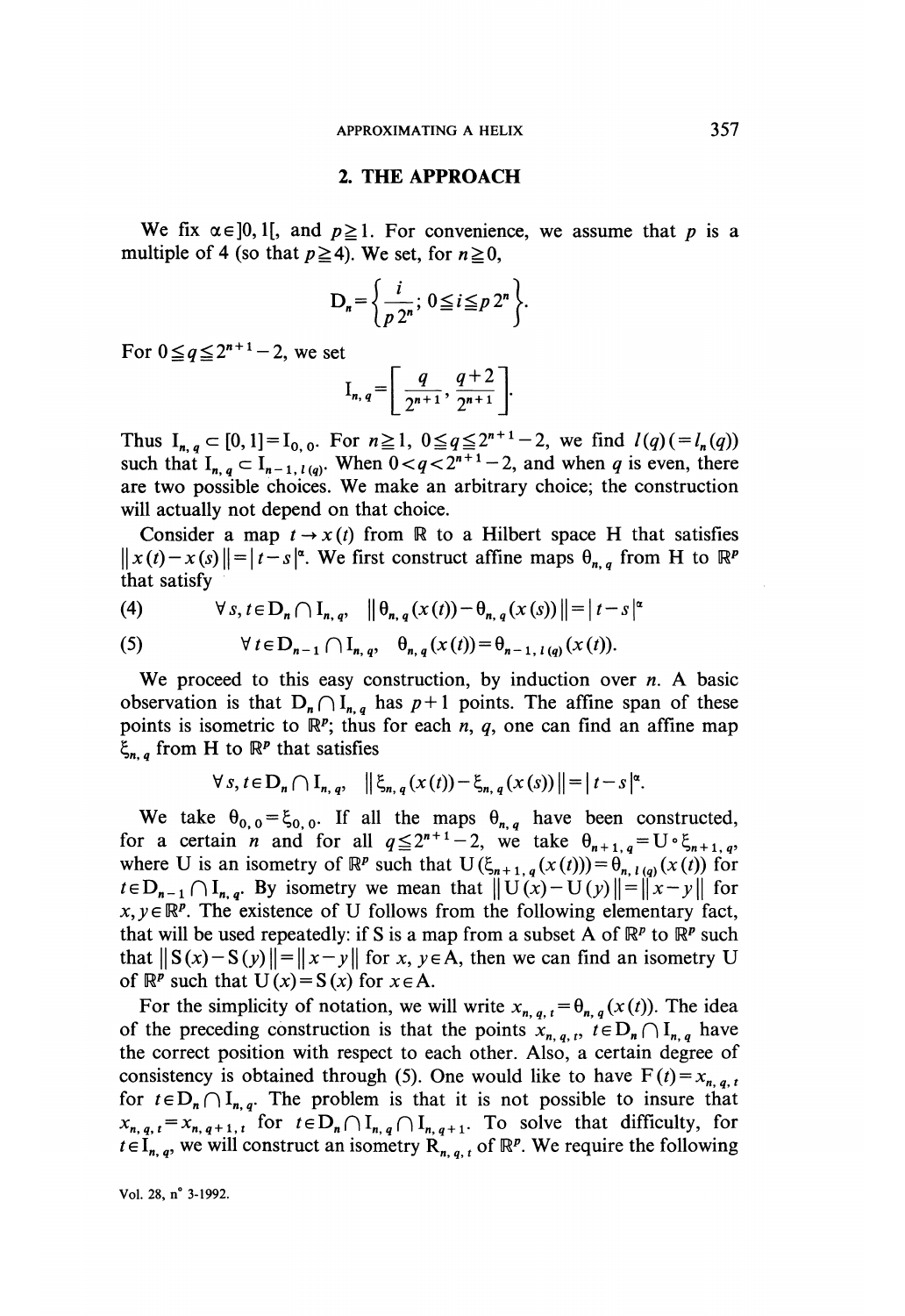properties.

(6) For  $t \in D_n \cap I_{n,q} \cap I_{n,q+1}$ , we have  $R_{n,a,t}(x_{n,a,t}) = R_{n,a+1,t}(x_{n,a+1,t}).$ 

(7) For 
$$
t \in D_{n-1} \cap I_{n, q, y} = x_{n, q, t} = x_{n-1, t(q), t}
$$
, we have  

$$
R_{n, q, t}(y) = R_{n-1, t(q), t}(y).
$$

(8) For  $s, t \in I_{n,q}, x, y \in \mathbb{R}^p$ , we have

$$
\|{\bf R}_{n,\,q,\,s}(x)-{\bf R}_{n,\,q,\,s}(y)-({\bf R}_{n,\,q,\,t}(x)-{\bf R}_{n,\,q,\,t}(y))\|\leq K\,||\,x-y||\,|t-s|.
$$

(There, as in the sequel, K is a constant depending on  $\alpha$  only, that is not necessarily the same at each occurence; on the other hand,  $K_1, K_2, ...$ denote specific constants depending on  $\alpha$  only).

(9) If 
$$
x = x_{n, q, u}
$$
 for  $u \in I_{n, q} \cap D_n$ , then for  $s, t \in I_{n, q} \cap D_n$ , we have  
\n
$$
\|R_{n, q, s}(x) - R_{n, q, t}(x)\| \leq K \frac{2^{n(1-\alpha)}}{p^{\alpha}} |s - t|.
$$

(10) For t in  $[(q+1)2^{-n-1}, (q+2)2^{-n-1}]$ , the isometry  $R_{n, q, t}^{-1} \circ R_{n, q+1, t}$ does not depend on t.

The construction of these isometries will be done in section 3; but, before, we provide motivation by proving Theorem 2.

For  $t \in D_n \cap I_{n,q}$ , we set

(11) 
$$
F(t) = R_{n, q, t}(x_{n, q, t}).
$$

Givne *n*, there are two consecutive values of q for which  $t \in I_{n,q}$ ; if follows from (6) that the value of  $F(t)$  does not depend on which value of q we use. Also, it follows from (7) that the value of  $F(t)$  does not depend on which value of *n* we consider. Thus, (11) actually defines  $F(t)$  for  $t \in D = \bigcup D_n$ .

$$
n\geqq 0
$$

Consider now  $u, v \in D_n$  such that  $|u-v| \leq 2^{-n-1}$ . Thus  $u, v \in I_{n,q}$  for some q. Let  $\tau = (q+1)2^{-n-1}$ . It follows from (4), since  $R_{n,q,\tau}$  is an isometry, that

$$
\|R_{n, q, \tau}(x_{n, q, u}) - R_{n, q, \tau}(x_{n, q, v})\| = |u - v|^{\alpha}.
$$

Thus, by (9), used for  $s = u$ ,  $t = \tau$ , and for  $s = v$ ,  $t = \tau$ , we have

$$
(12) \quad \left| \quad \left| F(u) - F(v) \right| \right| - \left| u - v \right|^{2} \leq \left| R_{n, q, u}(x_{n, q, u}) - R_{n, q, \tau}(x_{n, q, u}) \right| + \left| R_{n, q, v}(x_{n, q, v}) - R_{n, q, \tau}(x_{n, q, v}) \right| \leq K \frac{2^{-n \alpha}}{p^{\alpha}}.
$$

It follows in particular that

(13) 
$$
\|\mathbf{F}(u)-\mathbf{F}(v)\| \leq \mathbf{K} 2^{-n\alpha}.
$$

Annales de l'Institut Henri Poincaré - Probabilités et Statistiques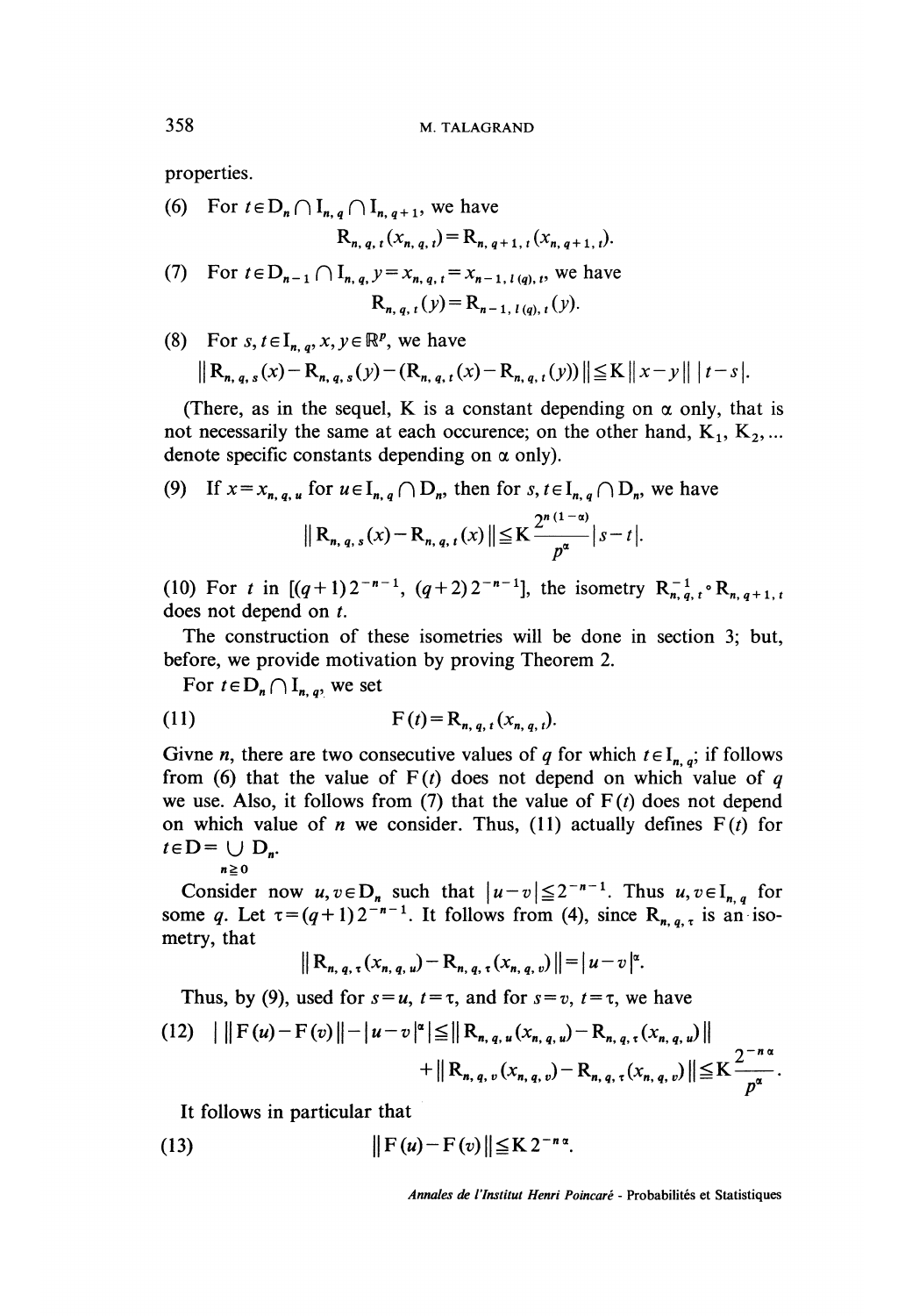LEMMA. - For s,  $t \in D$ , we have  $\|F(s) - F(t)\| \le K |s - t|^{\alpha}$ .

*Proof.* - Consider the largest *n* such that  $|s-t| \le 2^r$ , so that We observe that, given  $s \in [0, 1]$ , we can find  $u \in D_n$  such that  $|s-u| \leq 2^{-n}/p \leq 2^{-n-2}$ . We thus construct sequences  $(u_k)$ ,  $(v_k)$   $k \geq n$ , such that  $u_k, v_k \in D_{k-2}$ ,  $|u_k - s| \leq 2^{-k}$ ,  $|v_k - u| \leq 2^{-k}$ . Thus  $|u_k - u| \leq 2^{-k}$ . We can and do assume that  $u_k = s$ ,  $v_k = t$ for  $k$  large enough. Then

$$
\|F(u)-F(v)\| \leq \|F(u_n)-F(v_n)\| + \sum_{k\geq n} (\|F(u_k)-F(u_{k+1})\| + \|F(v_k)-F(v_{k+1})\|).
$$

By  $(13)$ , this implies that

$$
\|F(u)-F(v)\| \leq K 2^{-\alpha n} \leq K |s-t|^{\alpha}. \quad \Box
$$

The lemma implies in particular that F can be extended by continuity to the closure of  $D$ , *i.e.* to [0, 1], and that

$$
||F(s) - F(t)|| \le K |s - t|^{\alpha}
$$

for s,  $t \in [0, 1]$ .<br>Consider now s,  $t \in [0, 1]$  and the largest *n* such that  $|s-t| \le 2^{-n-1}$ , so that  $2^{-n} \leq 4 | s - t |$ . Consider q such that  $s, t \in I_{n,q}$ . Thus we can find  $u, v \in I_{n,q} \cap D_n$  such that  $|s-u| \leq 2^{-n/p}$ ,  $|t-v| \leq 2^{-n/p}$ . By (14), we have

$$
||F(s)-F(u)|| \leq \frac{K 2^{-n\alpha}}{p^{\alpha}};
$$
  $||F(t)-F(v)|| \leq \frac{K 2^{-n\alpha}}{p^{\alpha}}.$ 

Thus

$$
\left|\|F(s)-F(t)\|-\|F(u)-F(v)\|\right|\leq \frac{K 2^{-n\alpha}}{p^{\alpha}}.
$$

From  $(12)$ , we have

$$
\|\mathbf{F}(u)-\mathbf{F}(v)\|-\left|u-v\right|^{\alpha} \leq \frac{K 2^{-n\alpha}}{p^{\alpha}}.
$$

Thus, since  $|s-t| \geq 2^{-n-2}$ , we have

(15) 
$$
\left| \frac{\|F(s) - F(t)\|}{|s - t|^{\alpha}} - 1 \right| \leq \frac{K}{p^{\alpha}} + \left| \frac{|u - v|^{\alpha}}{|s - t|^{\alpha}} - 1 \right|.
$$

We have  $||u-v|-|s-t|| \le 2^{-n+1}/p$ . Using that  $|(1+x)^{\alpha}-1| \le K |x|$  for  $|x| \leq 4$ , we get that

$$
\left|\frac{|u-v|^{\alpha}}{|s-t|^{\alpha}}-1\right|\leq \frac{K}{p}\leq \frac{K}{p^{\alpha}}.
$$

Thus, we have constructed a map F from [0, 1] to  $\mathbb{R}^p$  such that

(16) 
$$
\forall s, t \in [0, 1], \ \left| \frac{\|F(s) - F(t)\|}{|s - t|^{\alpha}} - 1 \right| \leq \frac{K}{p^{\alpha}}.
$$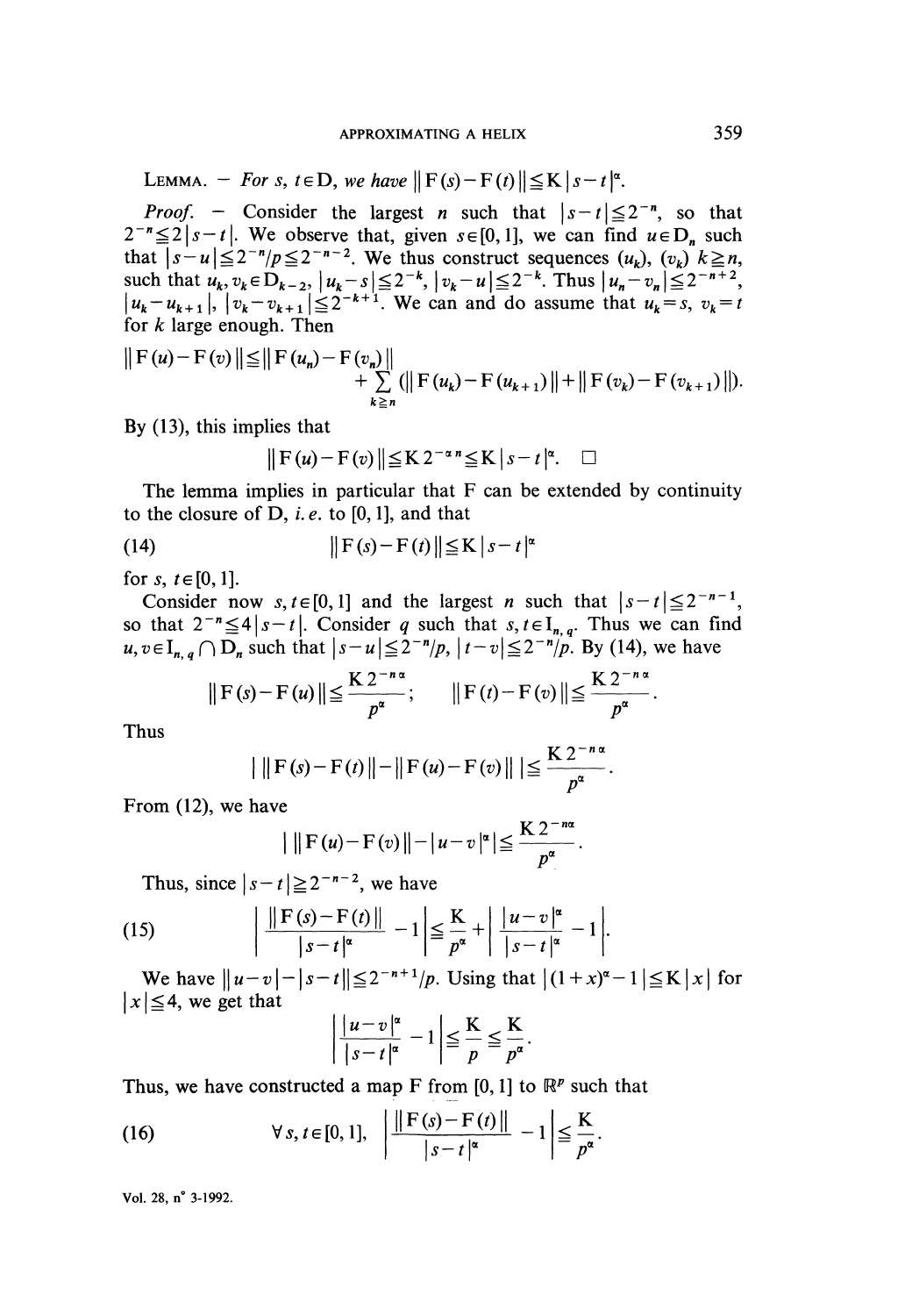There is no loss of generality to assume  $F(1/2)=0$ . Consider an ultrafilter  $\mathscr U$  on  $\mathbb N$ , and define

$$
G(t) = \lim_{n \to \infty} n^{\alpha} F\left(\frac{1}{2} + \frac{t}{n}\right).
$$
  
The limit exists since, from (14) and  $F\left(\frac{1}{2}\right) = 0$ , we have  

$$
n^{\alpha} \|\mathbf{F}\left(\frac{1}{2} + \frac{t}{n}\right)\| \le K |t|^{\alpha}.
$$

Moreover it is immediate to check that, for s,  $t \in \mathbb{R}$ , we have  $\|\mathbf{G}(s)-\mathbf{G}(t)\|/|s-t|^{\alpha}-1|\leq K/p^{\alpha}$ . This completes the proof of Theorem 2.

The reader has observed that conditions (8) and (10) have not been used. Condition (8) is used during the construction as a preliminary step for conditions (9). Condition (10) helps to keep control of the situation as the induction continues.

#### 3. CONSTRUCTION

The construction proceeds by induction on *n*. For  $t \in [0,1]$ , we set  $R_{0, 0, t}$  = Identity. We now perform the induction step from  $n - 1$  to n. Consider  $q$ ,  $-1 \leq q \leq 2^{n+2} - 2$ , and set

$$
\tau = (q+1) 2^{-n-1}, \qquad \tau' = (q+2) 2^{-n-1}, \qquad I = [\tau, \tau'].
$$

For  $t \in I$ , we construct isometries  $T_{n, q, t}$ ,  $S_{n, q, t}$  of  $\mathbb{R}^p$ , such that the following holds (where we set  $l(-1)=0$ )

(17) 
$$
T_{n, q, \tau} = R_{n-1, l(q), \tau}; \quad S_{n, q, \tau'} = R_{n-1, l(q+1), \tau'}
$$
  
(18) 
$$
\forall t \in I \cap D_n, T_{n, q, \tau}(x_{n, q}) = S_{n, q, \tau}(x_{n, q+1})
$$

8) 
$$
\forall t \in I \ (\ | D_n, \quad I_{n, q, t}(x_{n, q, t}) = S_{n, q, t}(x_{n, q+1, t})
$$

(19) For  $t \in D_{n-1} \cap I$ , we have  $T_{n, q, t}(x_{n, q, t}) = R_{n-1, t(q), t}(x_{n, q, t})$  $S_{n, q, t}(x_{n, q+1, t}) = R_{n-1, t(q+1), t}(x_{n, q+1, t}).$ 

(20) For  $s, t \in I, x, y \in \mathbb{R}^p$ , we have  $\|T_{n, q, s}(x) - T_{n, q, s}(y) - (T_{n, q, t}(x) - T_{n, q, t}(y))\| \leq K_1 2^{n} |s - t| \|x - y\|$  $||S_{n, q, s}(x) - S_{n, q, s}(y) - (S_{n, q, t}(x) - S_{n, q, t}(y))|| \le K_1 2^n |s - t| ||x - y||.$ 

(21) For  $u, s, t \in I \cap D_n$ ,  $x = x_{n, q, u}$ ,  $y = x_{n, q+1, u}$ , we have

$$
||T_{n, q, s}(x) - T_{n, q, t}(x)|| \le K_2 \frac{2^{n(1-\alpha)}}{p^{\alpha}} |s - t|
$$
  
 
$$
||S_{n, q, s}(y) - S_{n, q, t}(y)|| \le K_2 \frac{2^{n(1-\alpha)}}{p^{\alpha}} |s - t|.
$$

(22) For  $t \in I$ , the isometry  $T_{n,q,t}^{-1} \circ S_{n,q+1,t}$  does not depend on t.

Annales de l'Institut Henri Poincaré - Probabilités et Statistiques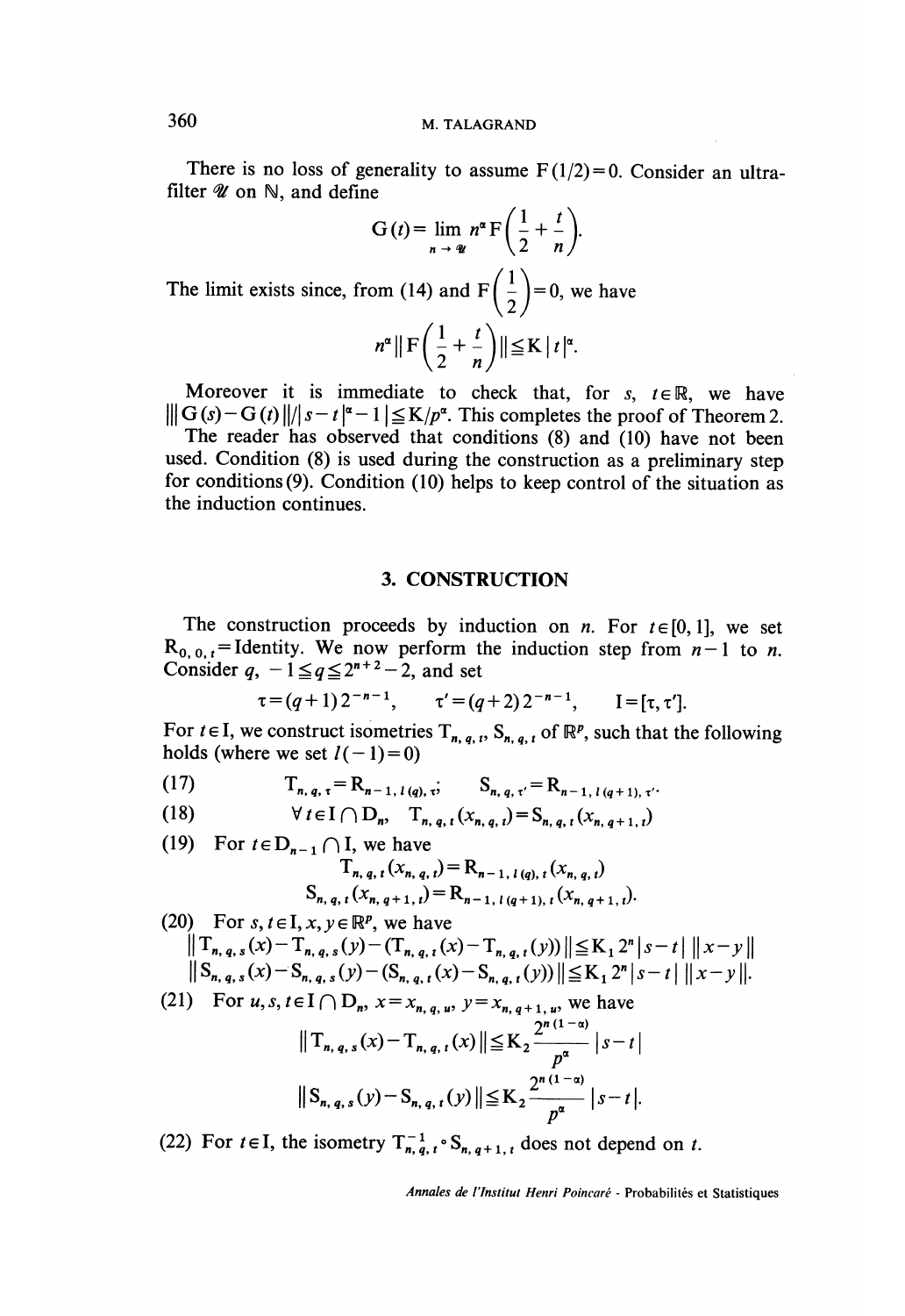Before we proceed to the construction of the isometries  $T_{n, q, t}$ ,  $S_{n, q, t}$ , we show how to construct the isometries  $R_{n, q, t}$  for  $0 \leq q \leq 2^{n+1} - 2$ .<br>For  $t \in [q 2^{-n-1}, (q+1)2^{-n-1}]$  we set  $R_{n, q, t} = S_{n, q-1, t}$ ; for  $(q+2)2^{-n-1}$ , we set  $R_{n, q, t} = T_{n, q, t}$ . Condition (17) ensures that <sup>t</sup>, so that  $R_{n,q,\tau}$  is well defined. It is simple to see that conditions  $(6)$  to  $(10)$  follow from conditions  $(18)$  to  $(22)$  respectively.

We now construct the isometries  $T_{n, q, t}$ ,  $S_{n, q, t}$ . Set  $l = l(q), l' = l(q + 1)$ . Thus, we either have  $l' = l$  or  $l' = l + 1$ . For  $t \in [(l+1)2^{-n}, (l+2)2^{-n}]$ , we have by induction hypothesis and (10) that, if  $l'=l+1$ ,

(23) 
$$
R_{n-1, l, t}^{-1} \cdot R_{n-1, l', t} = \text{Constant isometry} : = V.
$$

If  $l' = l$ , the above also holds, for V = identity. We set for simplicity  $A = R_{n-1, l, \tau}$ ;  $B = R_{n-1, l', \tau}$ . It is simple to see that  $\tau \in [(l+1) 2^{-n}, (l+2) 2^{-n}]$ ; thus, by (23), we have  $A^{-1} \circ B = V$ .

Given  $t \in I \cap D_{n-1}$ , we have

$$
R_{n-1, l, t}(x_{n-1, l, t}) = R_{n-1, l', t}(x_{n-1, l', t}).
$$

This is obvious if  $l' = l$ ; if  $l' = l + 1$ , this follows from (6). Remembering that  $R_{n-1, l, t}^{-1} \circ R_{n-1, l', t} = V = A^{-1} \circ B$ , we get

$$
\forall t \in I \cap D_{n-1}, \quad A(x_{n-1, l, t}) = B(x_{n-1, l', t}).
$$

It then follows from (5) that

(24) 
$$
\forall t \in I \cap D_{n-1}, \quad A(x_{n, q, t}) = B(x_{n, q+1, t}).
$$

Since A, B are isometries, it follows from (4) that

$$
\forall s, t \in I \cap D_n, \quad \|A(x_{n, q, s}) - A(x_{n, q, t})\| = \|B(x_{n, q+1, s}) - B(x_{n, q+1, t})\|.
$$

Thus, there exists an isometry U of  $\mathbb{R}^p$  such that

(25) 
$$
\forall t \in I \cap D_n, \quad U \circ A(x_{n,q,t}) = B(x_{n,q+1,t}).
$$

Since card  $I \cap D_n = p/2 + 1 < p$ , we can assume that det U = 1 (by composing if necessary U by a reflection through a hyperplane containing the points  $A(x_{n,a,t}), t \in I \cap D_n$ . It is then clear that we can find a semi-group  $U(t)$  of isometries of  $\mathbb{R}^p$ , with  $U(1) = U$ , such that

(26) 
$$
\begin{cases} \forall a, b \in \mathbb{R}, & \forall x, y \in \mathbb{R}^q, \\ \| U(a)(x) - U(a)(y) - U(b)(x) + U(b)(y) \| \le K_3 |b - a| \|x - y\| \end{cases}
$$

(actually one can take  $K_3 = 2 \pi$ ).

For  $t \in I$ , we set

$$
\mathbf{T}_{n,q,t} = \mathbf{R}_{n-1,t,t} \cdot \mathbf{A}^{-1} \cdot \mathbf{U} \left( \varphi(t) \right) \cdot \mathbf{A}
$$
  
\n
$$
\mathbf{S}_{n,q,t} = \mathbf{R}_{n-1,t',t} \cdot \mathbf{B}^{-1} \cdot \mathbf{U} \left( \varphi(t) - 1 \right) \cdot \mathbf{B}
$$

where  $\varphi(t)=2^{n+1}(t-\tau)$ . Thus  $\varphi(\tau)=0$ ,  $\varphi(\tau')=1$ . Thus (17) holds.

It remains to prove (18) to (22).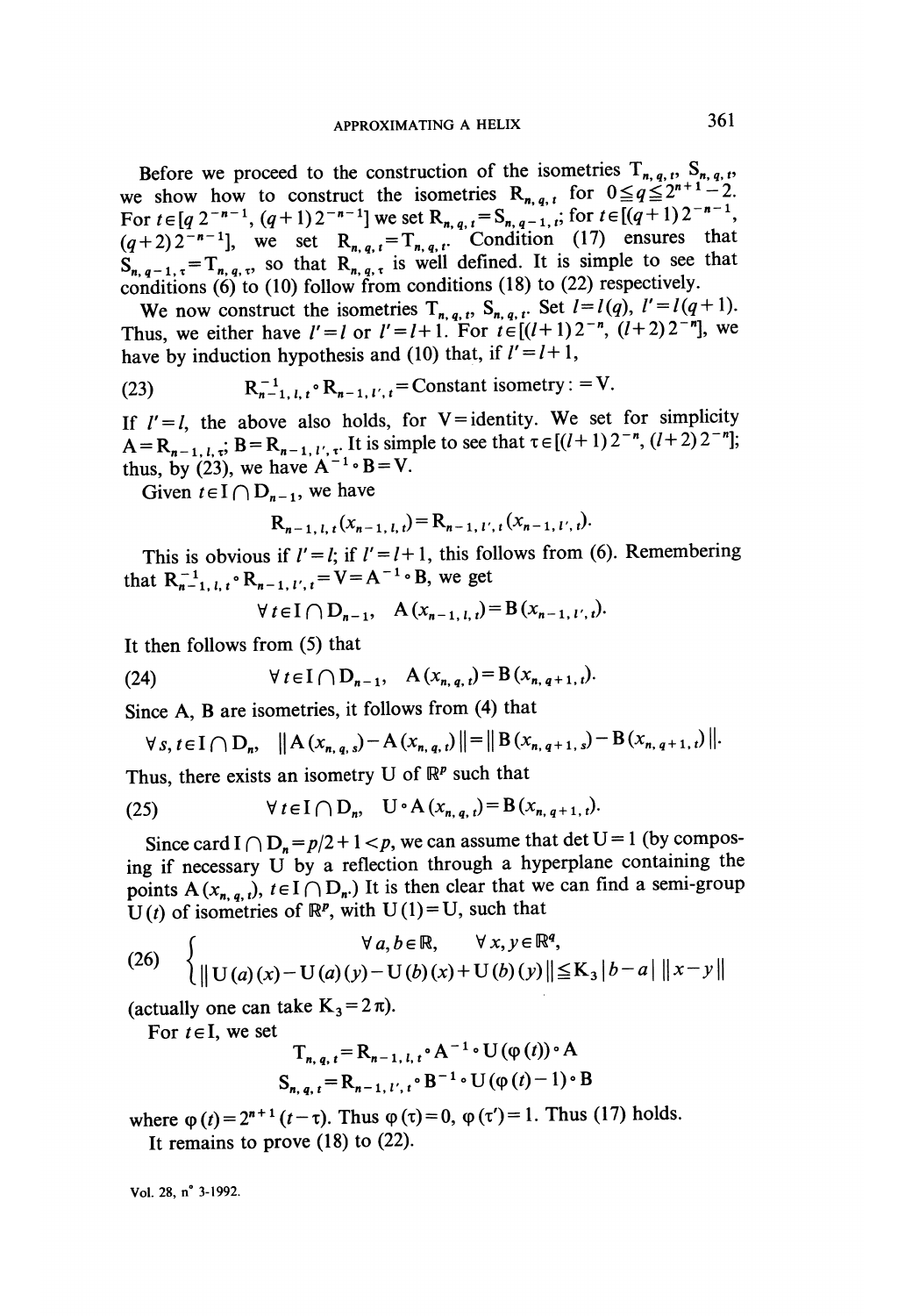*Proof of* (18). - It follows from (25) that, for  $t \le D_n \cap I$ , we have  $A(x_{n, q, t}) = U^{-1} \cdot B(x_{n, q+1, t})$ 

so that

(27) 
$$
U(\varphi(t)) \circ A(x_{n, q, t}) = U(\varphi(t) - 1) \circ B(x_{n, q+1, t}).
$$

Since  $R_{n-1, l, t}^{-1} \circ R_{n-1, l', t} = A^{-1} \circ B$ , we have

$$
R_{n-1, l', t} \cdot B^{-1} = R_{n-1, l, t} \cdot A^{-1},
$$

and, combined with (27) and the definition of  $T_{n, q, t}$ ,  $S_{n, q, t}$ , this implies (18).

*Proof of* (19). - We consider only the case of  $T_{n,q,t}$ , and leave the other case to the reader. By  $(24)$ ,  $(25)$ , we have

$$
t \in I \cap D_{n-1} \Rightarrow U \circ A(x_{n, q, t}) = A(x_{n, q, t})
$$

so have

$$
U(s) \cdot A(x_{n, q, t}) = A(x_{n, q, t})
$$

for all  $s \in \mathbb{R}$ . Thus

$$
A^{-1} \cdot U(\varphi(t)) \cdot A(x_{n, q, t}) = x_{n, q, t},
$$

which implies the result.

*Proof of* (20). - We prove this inequality for the constant  $K_1 = 4K_3$ , where  $K_3$  occurs in (26) and we again consider only the case of  $T_{n, q, t}$ .<br>We have We have  $\mathbb{R}^n$ ,  $\mathbb{R}^n$ 

$$
||T_{n, q, s}(x) - T_{n, q, s}(y) - (T_{n, q, t}(x) - T_{n, q, t}(y))|| \leq (I) + (II)
$$

where

$$
(I) = || R_{n-1, l, t} \circ A^{-1} \circ U(\varphi(t)) \circ A(x) - R_{n-1, l, t} \circ A^{-1} \circ U(\varphi(t)) \circ A(y) - R_{n-1, l, t} \circ A^{-1} \circ U(\varphi(s)) \circ A(x) + R_{n-1, l, t} \circ A^{-1} \circ U(\varphi(s)) \circ A(y) ||(II) = || R_{n-1, l, t}(x') - R_{n-1, l, t}(y') - R_{n-1, l, s}(x') + R_{n-1, l, s}(y') ||
$$

for  $x' = A^{-1} \cdot U(\varphi(s)) \cdot A(x)$ ,  $y' = A^{-1} \cdot U(\varphi(s)) \cdot A(y)$ . Since A and U( $\varphi$ (s)) are isometries, we have  $||x'-y'|| = ||x-y||$ . We observe that (8) holds with the same value  $K = K_1$  of the constant K than (20); thus, by induction hypothesis, we have

$$
(II) \leq K_1 2^{n-1} |s-t| ||x-y||.
$$

Since  $R_{n-1, l, t} \circ A^{-1}$  is an isometry, we have  $(I) = || U (\phi(t)) \cdot A (x) – U (\phi(t)) \cdot A (y) – U (\phi(s)) \cdot A (x) + U (\phi(s)) \cdot A (y) ||.$ Since  $||A(x)-A(y)||=||x-y||$ ,  $|\varphi(t)| \le 2^{n+1}|s-t|$ , by (26) we have  $(I) \le K_3 2^{n+1} |s-t| ||x-y||.$ 

Thus

$$
(I) + (II) ≤ (K1 2n-1 + K3 2n+1) | s-t | ||x-y|| ≤ K1 2n | s-t | ||x-y||
$$
  
since K<sub>1</sub> = 4 K<sub>3</sub>.